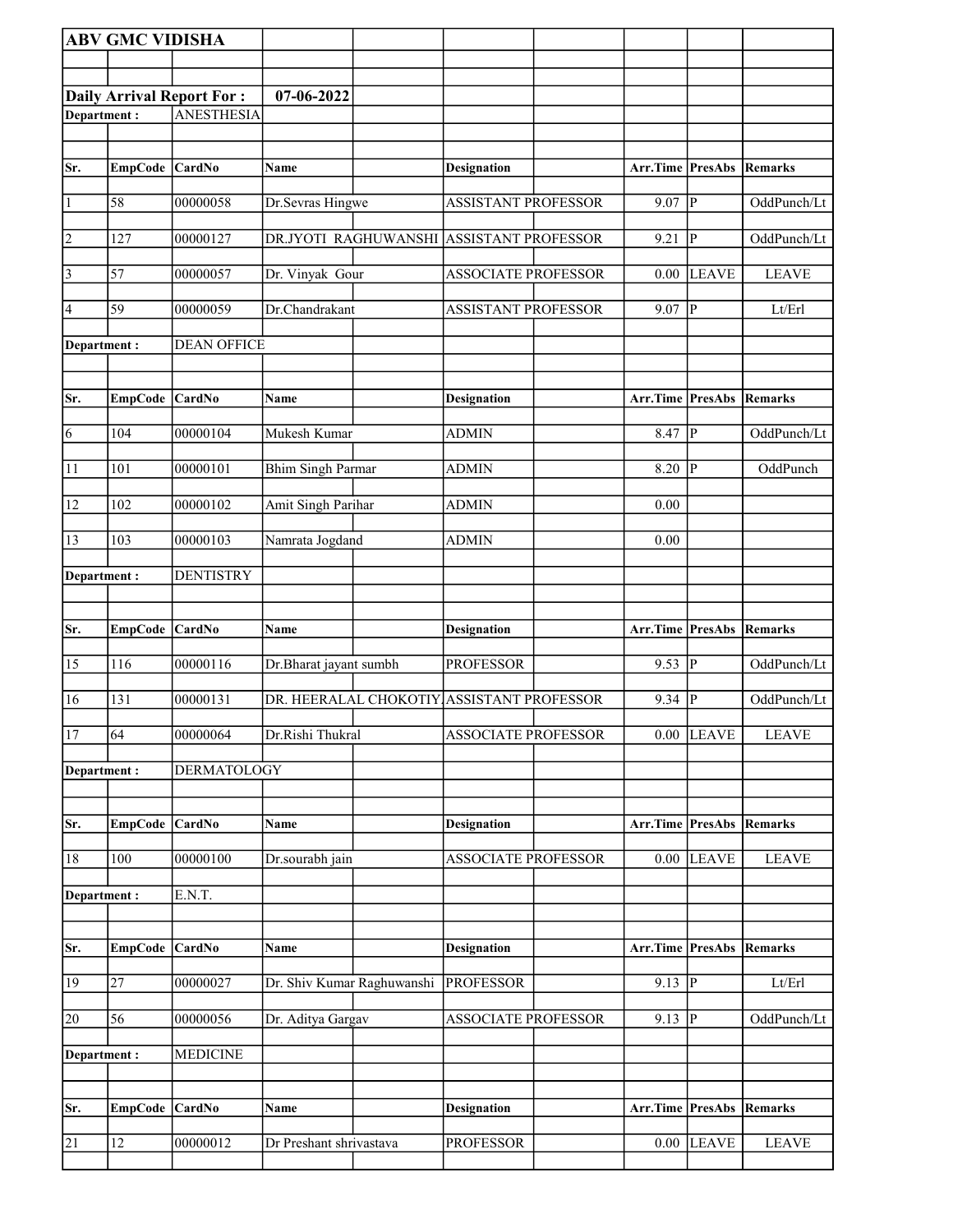| 22              | 129            | 00000129                 | Dr. Mahendra pratap Singh |                                         | ASSISTANT PROFESSOR        | 9.51                            | $\overline{P}$ | Lt/Erl         |
|-----------------|----------------|--------------------------|---------------------------|-----------------------------------------|----------------------------|---------------------------------|----------------|----------------|
| $\sqrt{23}$     | 23             | 00000023                 | Dr. Arvind Chouhan        |                                         | <b>ASSOCIATE PROFESSOR</b> | 0.00                            |                |                |
| 24              | 30             | 00000030                 | Dr. Sandeep Aharwar       |                                         | ASSOCIATE PROFESSOR        | 9.44                            | $\mathbf{P}$   | OddPunch/Lt    |
| $\overline{25}$ | 50             | 00000050                 | Dr.vinod Dangi            |                                         | <b>ASSISTANT PROFESSOR</b> | 9.51                            | $\mathbf P$    | Lt/Erl         |
| Department:     |                | <b>OBST. &amp; GYNEE</b> |                           |                                         |                            |                                 |                |                |
|                 |                |                          |                           |                                         |                            |                                 |                |                |
| Sr.             | EmpCode CardNo |                          | <b>Name</b>               |                                         | <b>Designation</b>         | <b>Arr.Time PresAbs Remarks</b> |                |                |
| 26              | 42             | 00000042                 | Dr. Mridula singh         |                                         | <b>ASSISTANT PROFESSOR</b> | 0.00                            | <b>LEAVE</b>   | <b>LEAVE</b>   |
| $\overline{27}$ | 41             | 00000041                 | Dr.Aarti sharma           |                                         | <b>ASSOCIATE PROFESSOR</b> | 0.00                            | <b>LEAVE</b>   | <b>LEAVE</b>   |
| 28              | 96             | 00000096                 | DR. Sudha Chourasia       |                                         | <b>PROFESSOR</b>           | 10.12                           | $\overline{P}$ | OddPunch/Lt    |
| Department:     |                | OPHTHALMOLOGY            |                           |                                         |                            |                                 |                |                |
|                 |                |                          |                           |                                         |                            |                                 |                |                |
| Sr.             | <b>EmpCode</b> | <b>CardNo</b>            | Name                      |                                         | <b>Designation</b>         | <b>Arr.Time PresAbs Remarks</b> |                |                |
| 29              | 120            | 00000120                 |                           | Dr.Shivcharan Lal Chadravansh PROFESSOR |                            | 9.44                            | $\mathbf{P}$   | OddPunch/Lt    |
| $\overline{30}$ | 121            | 00000121                 | Dr.Nikhila Yadav          |                                         | <b>ASSISTANT PROFESSOR</b> | 9.40                            | $\mathbf{P}$   | OddPunch/Lt    |
| 31              | 46             | 00000046                 | Dr. Sapna Raghuwanshi     |                                         | <b>ASSOCIATE PROFESSOR</b> | 0.00                            | <b>LEAVE</b>   | <b>LEAVE</b>   |
| Department:     |                | <b>ORTHOPEDICS</b>       |                           |                                         |                            |                                 |                |                |
|                 |                |                          |                           |                                         |                            |                                 |                |                |
|                 |                |                          |                           |                                         |                            |                                 |                |                |
| Sr.             | <b>EmpCode</b> | <b>CardNo</b>            | Name                      |                                         | <b>Designation</b>         | <b>Arr.Time PresAbs</b>         |                | Remarks        |
| $\overline{32}$ | 20             | 00000020                 | Dr. Sanat Singh           |                                         | <b>ASSOCIATE PROFESSOR</b> | 0.00                            | <b>LEAVE</b>   | <b>LEAVE</b>   |
| $\overline{33}$ | 10             | 00000010                 | Dr Atul varshney          |                                         | <b>PROFESSOR</b>           | 9.52                            | $\mathbf{P}$   | OddPunch/Lt    |
| $\overline{34}$ | 123            | 00000123                 | Dr. Vipin kumar Mishraa   |                                         | <b>ASSISTANT PROFESSOR</b> | $9.07$ P                        |                | Lt/Erl         |
| $\overline{35}$ | 124            | 00000124                 | Dr.Sunil Kirar            |                                         | <b>ASSISTANT PROFESSOR</b> | 9.03                            | $\mathbf P$    | Lt/Erl         |
| 36              | 55             | 00000055                 | Dr. Sanjay Upadhya        |                                         | <b>ASSOCIATE PROFESSOR</b> | 8.27                            | P              | OddPunch       |
| Department:     |                | <b>PEADITRICS</b>        |                           |                                         |                            |                                 |                |                |
|                 |                |                          |                           |                                         |                            |                                 |                |                |
| Sr.             | <b>EmpCode</b> | <b>CardNo</b>            | Name                      |                                         | <b>Designation</b>         | Arr.Time                        | <b>PresAbs</b> | <b>Remarks</b> |
| $\overline{37}$ | 9              | 00000009                 | Dr Neeti agarawal         |                                         | <b>PROFESSOR</b>           | 9.23                            | $\overline{P}$ | OddPunch/Lt    |
| 38              | 19             | 00000019                 | Dr. D Sharad Gedam        |                                         | <b>ASSOCIATE PROFESSOR</b> | 9.51                            | $\overline{P}$ | OddPunch/Lt    |
| 39              | 44             | 00000044                 | Dr. Priya Gogia           |                                         | ASSISTANT PROFESSOR        | 0.00                            |                |                |
| 40              | 61             | 00000061                 | Dr.Deepak K. Uikey        |                                         | ASSOCIATE PROFESSOR        | 9.45                            | P              | OddPunch/Lt    |
| 41              | 60             | 00000060                 | Dr.Shiv R.k. Dubey        |                                         | <b>ASSISTANT PROFESSOR</b> | 0.00                            |                |                |
| Department:     |                | <b>PSYCHIATRY</b>        |                           |                                         |                            |                                 |                |                |
|                 |                |                          |                           |                                         |                            |                                 |                |                |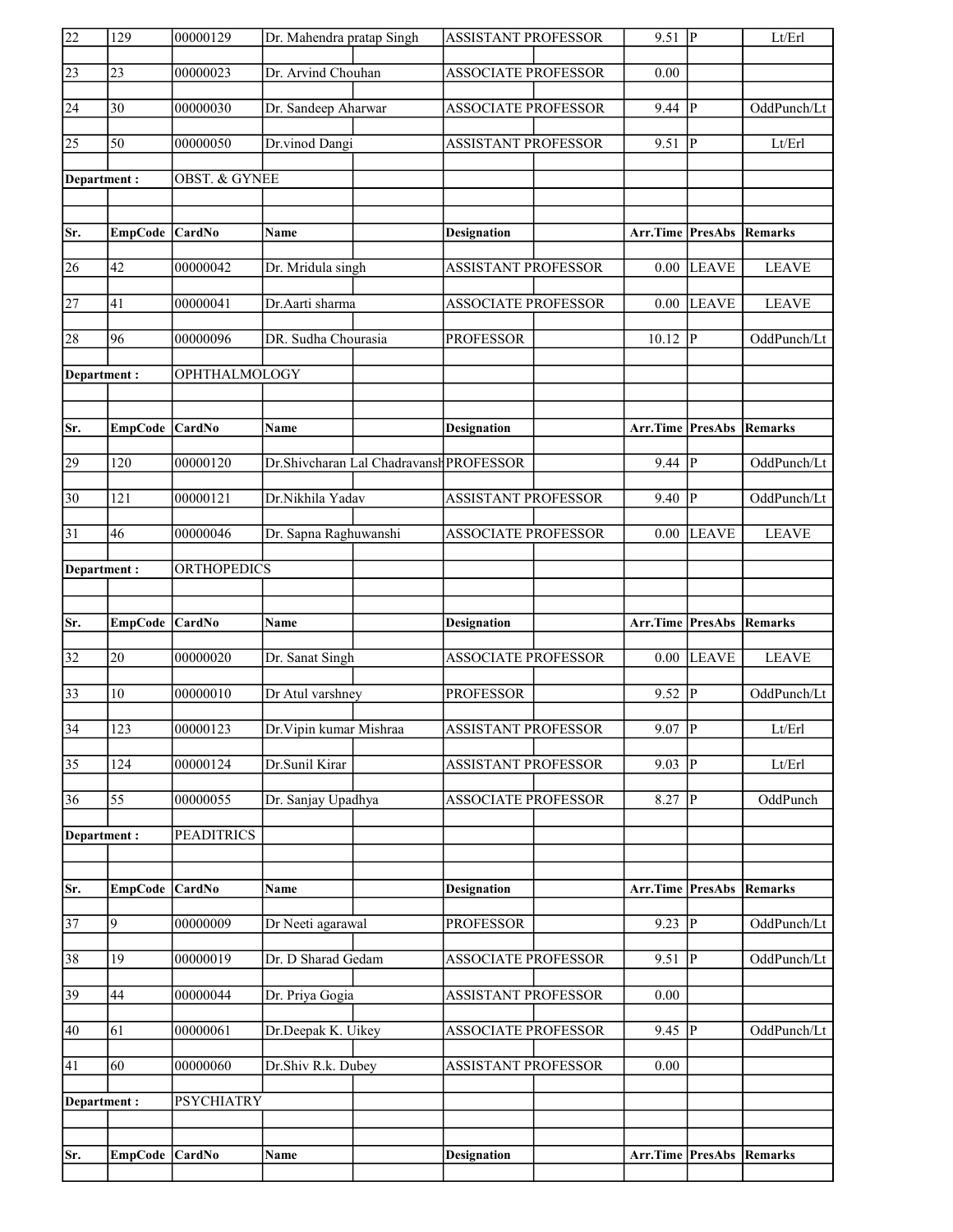| $\overline{42}$ | 65              | 00000065       | Dr Naresh solanki         | <b>ASSISTANT PROFESSOR</b> | 0.00     | <b>LEAVE</b>   | <b>LEAVE</b> |
|-----------------|-----------------|----------------|---------------------------|----------------------------|----------|----------------|--------------|
|                 | Department:     | RADIODIAGNOSIS |                           |                            |          |                |              |
|                 |                 |                |                           |                            |          |                |              |
|                 |                 |                |                           |                            |          |                |              |
| Sr.             | <b>EmpCode</b>  | CardNo         | Name                      | <b>Designation</b>         | Arr.Time | <b>PresAbs</b> | Remarks      |
| 43              | 109             | 00000109       | Dr.Rahil kumar Sharma     | <b>ASSISTANT PROFESSOR</b> | 0.00     | <b>LEAVE</b>   | <b>LEAVE</b> |
|                 |                 |                |                           |                            |          |                |              |
|                 | Department:     | <b>SURGERY</b> |                           |                            |          |                |              |
|                 |                 |                |                           |                            |          |                |              |
| Sr.             | <b>EmpCode</b>  | CardNo         | Name                      | <b>Designation</b>         | Arr.Time | PresAbs        | Remarks      |
|                 |                 |                |                           |                            |          |                |              |
| 44              | 66              | 00000066       | Dr. sandeep K. Arihwar    | <b>ASSISTANT PROFESSOR</b> | 9.12     | $ {\bf p} $    | OddPunch/Lt  |
| 45              | 26              | 00000026       | Dr. Pradeep BalmikI       | <b>ASSOCIATE PROFESSOR</b> | 9.50     | $ {\bf p} $    | OddPunch/Lt  |
| 46              | 132             | 00000132       | DR.AKASH JAIN             | <b>ASSISTANT PROFESSOR</b> | 0.00     |                |              |
|                 |                 |                |                           |                            |          |                |              |
| 47              | 67              | 00000067       | Dr. Kamlesh Singh Mourya  | <b>ASSISTANT PROFESSOR</b> | 0.00     | <b>LEAVE</b>   | <b>LEAVE</b> |
| 48              | 11              | 00000011       | Dr Dharmdas paramhans     | <b>PROFESSOR</b>           | 0.00     | OD             | <b>OD</b>    |
|                 |                 |                |                           |                            |          |                |              |
| 49              | 107             | 00000107       | Dr.Ishant kumar Chourasia | <b>ASSOCIATE PROFESSOR</b> | 7.39     | P              | OddPunch     |
| 50              | 117             | 00000117       | Dr.Arvind Diwakaer        | <b>ASSOCIATE PROFESSOR</b> | 9.34     | P              | Lt/Erl       |
| 51              | 21              | 00000021       | Dr. Raj Kishor Singh      | <b>ASSOCIATE PROFESSOR</b> | 0.00     | <b>LEAVE</b>   | <b>LEAVE</b> |
|                 |                 |                |                           |                            |          |                |              |
|                 | Department:     | T.B. & CHEST   |                           |                            |          |                |              |
|                 |                 |                |                           |                            |          |                |              |
| Sr.             | EmpCode         | CardNo         | <b>Name</b>               | <b>Designation</b>         | Arr.Time | PresAbs        | Remarks      |
|                 |                 |                |                           |                            |          |                |              |
| $\overline{52}$ | $\overline{62}$ | 00000062       | Dr.Ajay Upadhyay          | <b>ASSISTANT PROFESSOR</b> | 9.43     | $\overline{P}$ | OddPunch/Lt  |
| $\overline{53}$ | 122             | 00000122       | Dr.Ratan kumar            | <b>PROFESSOR</b>           | $9.43$ P |                | OddPunch/Lt  |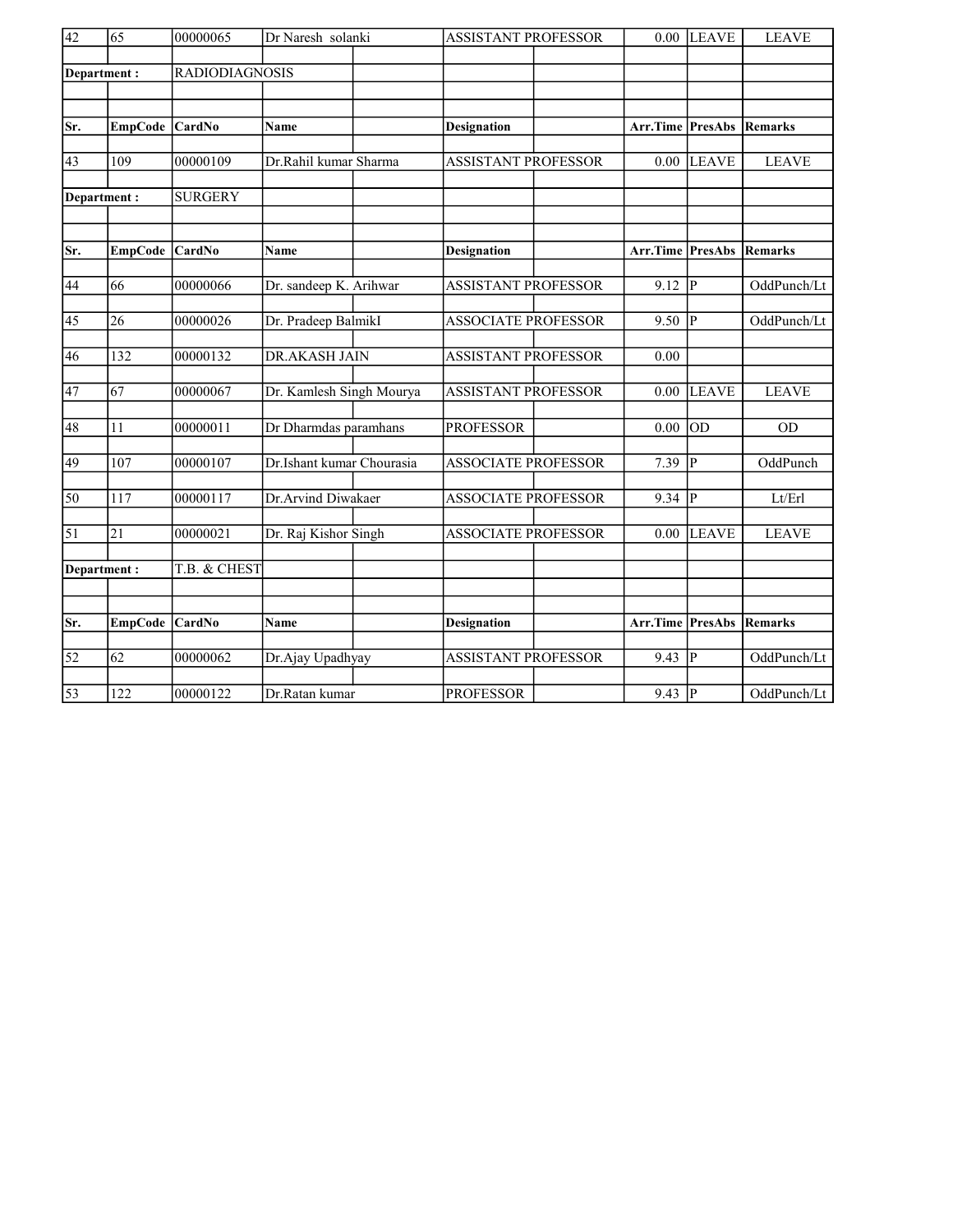|                                                                   | <b>ABV GMC VIDISHA</b> |                           |                            |                            |                                 |                |                |
|-------------------------------------------------------------------|------------------------|---------------------------|----------------------------|----------------------------|---------------------------------|----------------|----------------|
|                                                                   |                        |                           |                            |                            |                                 |                |                |
|                                                                   |                        |                           | 07-06-2022                 |                            |                                 |                |                |
| <b>Daily Arrival Report For:</b><br><b>ANATOMY</b><br>Department: |                        |                           |                            |                            |                                 |                |                |
|                                                                   |                        |                           |                            |                            |                                 |                |                |
| Sr.                                                               | EmpCode CardNo         |                           | Name                       | <b>Designation</b>         | <b>Arr.Time PresAbs</b>         |                | Remarks        |
| 1                                                                 | 76                     | 00000076                  | Dr. Sujata Netam           | <b>DEMONSTRATOR</b>        | 0.00                            | <b>LEAVE</b>   | <b>LEAVE</b>   |
|                                                                   |                        |                           |                            |                            |                                 |                |                |
| $\vert$ 2                                                         | 1                      | 00000001                  | DR. RASHMI DEOPUJARI       | <b>PROFESSOR</b>           | 0.00                            | <b>LEAVE</b>   | <b>LEAVE</b>   |
| $\vert$ 3                                                         | 75                     | 00000075                  | Dr Garima pardhi           | <b>ASSISTANT PROFESSOR</b> | 0.00                            | <b>LEAVE</b>   | <b>LEAVE</b>   |
| 4                                                                 | 14                     | 00000014                  | Dr. Naina Wakode           | <b>ASSOCIATE PROFESSOR</b> | 0.00                            |                |                |
| $\overline{\sqrt{5}}$                                             | 49                     | 00000049                  | Dr. Harsh Kumar Chawre     | <b>ASSISTANT PROFESSOR</b> | 0.00                            |                |                |
| 6                                                                 | 31                     | 00000031                  | Dr. Manisha Vijaywargiya   | <b>ASSISTANT PROFESSOR</b> | 9.05                            | <sup> </sup> P | OddPunch/Lt    |
| 7                                                                 | 111                    | 00000111                  | DR. OM PRAKASH GAUR        | <b>DEMONSTRATOR</b>        | 9.37                            | IР             | OddPunch/Lt    |
| Department:                                                       |                        | <b>BIOCHEMISTRY</b>       |                            |                            |                                 |                |                |
|                                                                   |                        |                           |                            |                            |                                 |                |                |
| Sr.                                                               | <b>EmpCode</b>         | <b>CardNo</b>             | Name                       | <b>Designation</b>         | Arr.Time                        | PresAbs        | Remarks        |
| $\overline{8}$                                                    | $ 33\rangle$           | 00000033                  |                            |                            | 0.00                            | <b>LEAVE</b>   | <b>LEAVE</b>   |
|                                                                   |                        |                           | Dr. Sankalp kumar Tripathi | ASSISTANT PROFESSOR        |                                 |                |                |
| $\overline{9}$                                                    | 81                     | 00000081                  | Dr Vandana singh           | <b>DEMONSTRATOR</b>        | 0.00                            | <b>LEAVE</b>   | <b>LEAVE</b>   |
| 10                                                                | 77                     | 00000077                  | Dr. Poonam Singh           | <b>DEMONSTRATOR</b>        | 0.00                            | <b>LEAVE</b>   | <b>LEAVE</b>   |
| 11                                                                | 114                    | 00000114                  | DR. BHAGWAN SINGH          | <b>DEMONSTRATOR</b>        | 9.26                            | P              | OddPunch/Lt    |
| 12                                                                | 16                     | 00000016                  | Dr. Vaishali Jain          | <b>PROFESSOR</b>           | 9.56                            | P              | OddPunch/Lt    |
| 13                                                                | 72                     | 00000072                  | Dr. Shubhangi Anand Kale   | <b>DEMONSTRATOR</b>        | 0.00                            |                |                |
| Department:                                                       |                        | <b>COMMUNITY MEDICINE</b> |                            |                            |                                 |                |                |
|                                                                   |                        |                           |                            |                            |                                 |                |                |
| Sr.                                                               | EmpCode                | CardNo                    | Name                       | <b>Designation</b>         | Arr.Time PresAbs                |                | <b>Remarks</b> |
| 14                                                                | 119                    | 00000119                  | Dr.Shailendra Meena        | <b>ASSISTANT PROFESSOR</b> | 9.56 $\vert \overline{P} \vert$ |                | OddPunch/Lt    |
| 15                                                                | 7                      | 00000007                  | Dr Sanjay agarawal         | <b>PROFESSOR</b>           | 9.23                            | p              | OddPunch/Lt    |
| 16                                                                | 36                     | 00000036                  | Dr.Neeraj Khare            | <b>ASSISTANT PROFESSOR</b> | 9.16                            | P              | OddPunch/Lt    |
| <sup>17</sup>                                                     | 37                     | 00000037                  | Dr.Akansha jain            | ASSISTANT PROFESSOR        | 0.00                            | <b>LEAVE</b>   | <b>LEAVE</b>   |
| 18                                                                | 40                     | 00000040                  | Dr.Indu Jotsna Ekka        | <b>ASSISTANT PROFESSOR</b> | 0.00                            | <b>LEAVE</b>   | <b>LEAVE</b>   |
| 19                                                                | 80                     | 00000080                  | Dr.Nandini shukla          | <b>DEMONSTRATOR</b>        | 0.00                            | <b>LEAVE</b>   | <b>LEAVE</b>   |
| 20                                                                | 82                     | 00000082                  | Dr. Ashish Upaddhyay       | <b>DEMONSTRATOR</b>        | 0.00                            | <b>LEAVE</b>   | <b>LEAVE</b>   |
|                                                                   |                        |                           |                            |                            |                                 |                |                |
| $\overline{21}$                                                   | 18                     | 00000018                  | Dr. Vishal Jamra           | <b>ASSOCIATE PROFESSOR</b> | 9.03                            | lР             | OddPunch/Lt    |
| 22                                                                | 118                    | 00000118                  | Shobhana yadav             | <b>DEMONSTRATOR</b>        | 9.31                            | lР             | OddPunch/Lt    |
| 23                                                                | 52                     | 00000052                  | Dr. Yogesh Shukla          | ASSISTANT PROFESSOR        | 0.00                            | <b>LEAVE</b>   | <b>LEAVE</b>   |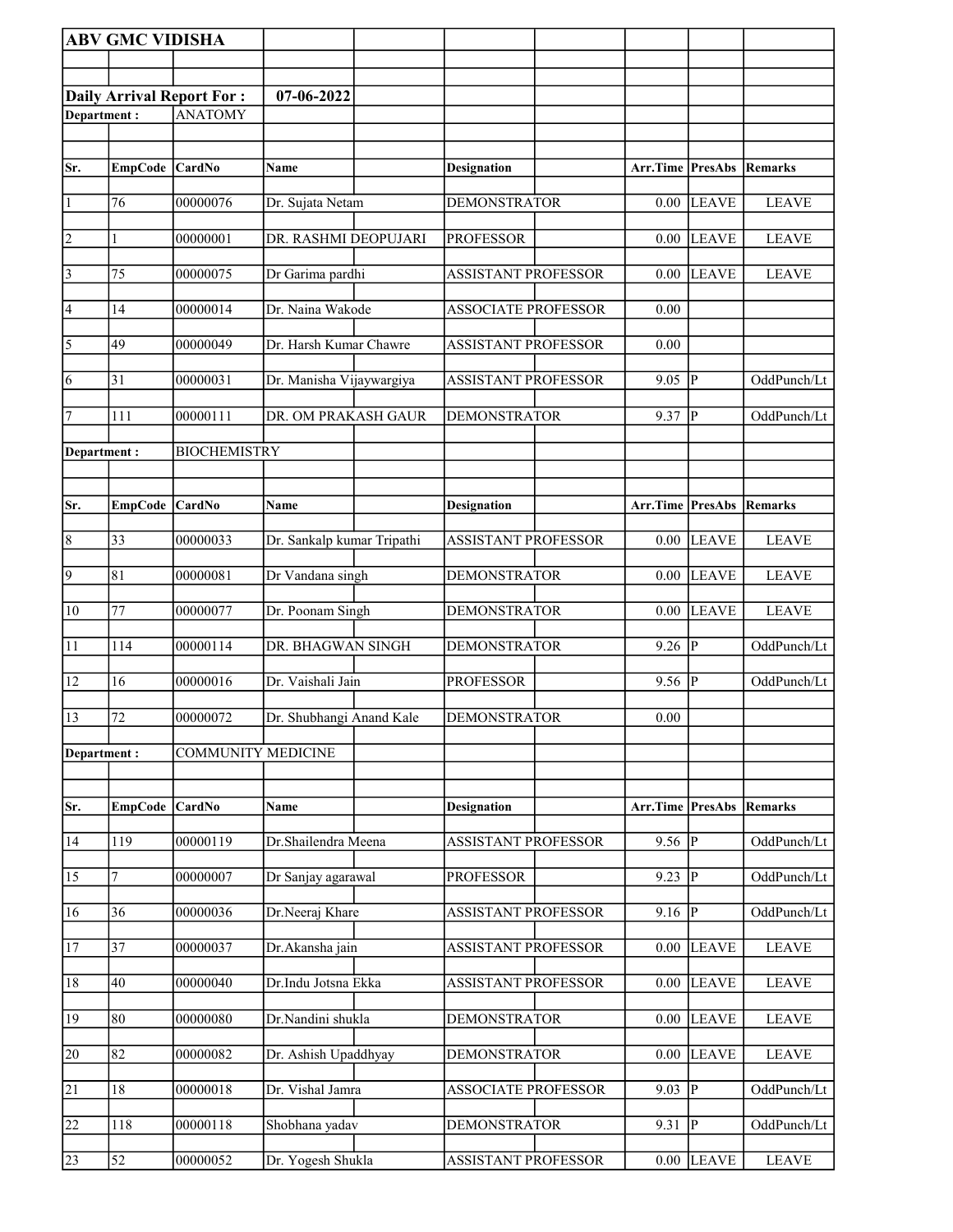| $\overline{24}$ | 113             | 00000113                 | DR. ANIRUDH                 | <b>DEMONSTRATOR</b>        | 9.52                    | lР                      | OddPunch/Lt  |
|-----------------|-----------------|--------------------------|-----------------------------|----------------------------|-------------------------|-------------------------|--------------|
| 25              | 24              | 00000024                 | Dr. Richa Nigam             | <b>ASSOCIATE PROFESSOR</b> | 0.00                    | LEAVE                   | <b>LEAVE</b> |
| Department :    |                 | <b>DEAN</b>              |                             |                            |                         |                         |              |
|                 |                 |                          |                             |                            |                         |                         |              |
| Sr.             | <b>EmpCode</b>  | <b>CardNo</b>            | Name                        | <b>Designation</b>         | Arr.Time                | PresAbs                 | Remarks      |
| 26              | 97              | 00000097                 | DR. Sunil Nandeshwar        | <b>DEAN</b>                | 0.00                    | OD                      | <b>OD</b>    |
| Department:     |                 | <b>FORANSIC MEDICINE</b> |                             |                            |                         |                         |              |
|                 |                 |                          |                             |                            |                         |                         |              |
| Sr.             | <b>EmpCode</b>  | CardNo                   | Name                        | <b>Designation</b>         | <b>Arr.Time PresAbs</b> |                         | Remarks      |
| 27              | 85              | 00000085                 | Dr. Sharad Dohare           | <b>DEMONSTRATOR</b>        | 0.00                    | <b>LEAVE</b>            | <b>LEAVE</b> |
| 28              | 112             | 00000112                 | DR. POOJA TIWARI            | <b>DEMONSTRATOR</b>        | 0.00                    | <b>LEAVE</b>            | <b>LEAVE</b> |
| 29              | 35              | 00000035                 | Dr. Narendra singh patel    | <b>ASSOCIATE PROFESSOR</b> | 9.46                    | $\mathsf{P}$            | OddPunch/Lt  |
| 30              | 54              | 00000054                 | Dr.Manish Nigam             | <b>PROFESSOR</b>           | 9.51                    | P                       | OddPunch/Lt  |
| 31              | 126             | 00000126                 | Dr. Vivek kumar Chouksey    | <b>ASSISTANT PROFESSOR</b> | 9.36                    | P                       | OddPunch/Lt  |
| Department:     |                 | MICROBIOLOGY             |                             |                            |                         |                         |              |
|                 |                 |                          |                             |                            |                         |                         |              |
| Sr.             | <b>EmpCode</b>  | CardNo                   | Name                        | <b>Designation</b>         | Arr.Time                | <b>PresAbs</b>          | Remarks      |
| 32              | $\overline{4}$  | 00000004                 | Dr Avinash laghave          | <b>PROFESSOR</b>           | $9.54$ P                |                         | OddPunch/Lt  |
| 33              | 125             | 00000125                 | DR.Himanshi Bansal          | <b>ASSISTANT PROFESSOR</b> | 9.45                    | P                       | OddPunch/Lt  |
| 34              | 88              | 00000088                 | Dr. Sanjay Singh            | <b>ASSISTANT PROFESSOR</b> | 0.00                    |                         |              |
| 35              | 106             | 00000106                 | Dr.Aarti Jain               | <b>ASSOCIATE PROFESSOR</b> | 9.55                    | P                       | OddPunch/Lt  |
| 36              | $\overline{79}$ | 00000079                 | Dr.Prashant kumar bhakoriya | <b>DEMONSTRATOR</b>        | 9.46                    | $\overline{\mathbb{P}}$ | OddPunch/Lt  |
| 37              | 110             | 00000110                 | DR, RAGINI DANGI            | <b>DEMONSTRATOR</b>        | $9.54$ P                |                         | OddPunch/Lt  |
| Department:     |                 | PATHOLOGY                |                             |                            |                         |                         |              |
|                 |                 |                          |                             |                            |                         |                         |              |
| Sr.             | <b>EmpCode</b>  | CardNo                   | Name                        | <b>Designation</b>         | Arr.Time                | PresAbs                 | Remarks      |
| 38              | 6               | 00000006                 | Dr Gopal krishna sawke      | <b>PROFESSOR</b>           | 9.51                    | ∣P                      | OddPunch/Lt  |
| 39              | 128             | 00000128                 | DR.PREETI MANDLOI           | ASSISTANT PROFESSOR        | 9.06                    | $\mathsf{P}$            | OddPunch/Lt  |
| 40              | 17              | 00000017                 | Dr. Tina Rai                | <b>ASSOCIATE PROFESSOR</b> | 9.48                    | P                       | OddPunch/Lt  |
| 41              | 134             | 00000134                 | Dr.Pragati Awashti          | <b>DEMONSTRATOR</b>        | $9.47$  P               |                         | OddPunch/Lt  |
| 42              | 78              | 00000078                 | Dr. Rajnikant ahirwar       | DEMONSTRATOR               | 9.00                    | ∣P                      | OddPunch/Lt  |
| 43              | 51              | 00000051                 | Dr. Lal Pranay singh        | ASSISTANT PROFESSOR        | 9.51                    | p                       | OddPunch/Lt  |
| 44              | 84              | 00000084                 | Dr. Sunil Nagar             | <b>DEMONSTRATOR</b>        | 0.00                    | <b>LEAVE</b>            | <b>LEAVE</b> |
| 45              | 48              | 00000048                 | Dr.Pratibha Meena           | ASSISTANT PROFESSOR        | 9.49                    | P                       | OddPunch/Lt  |
|                 |                 |                          |                             |                            |                         |                         |              |